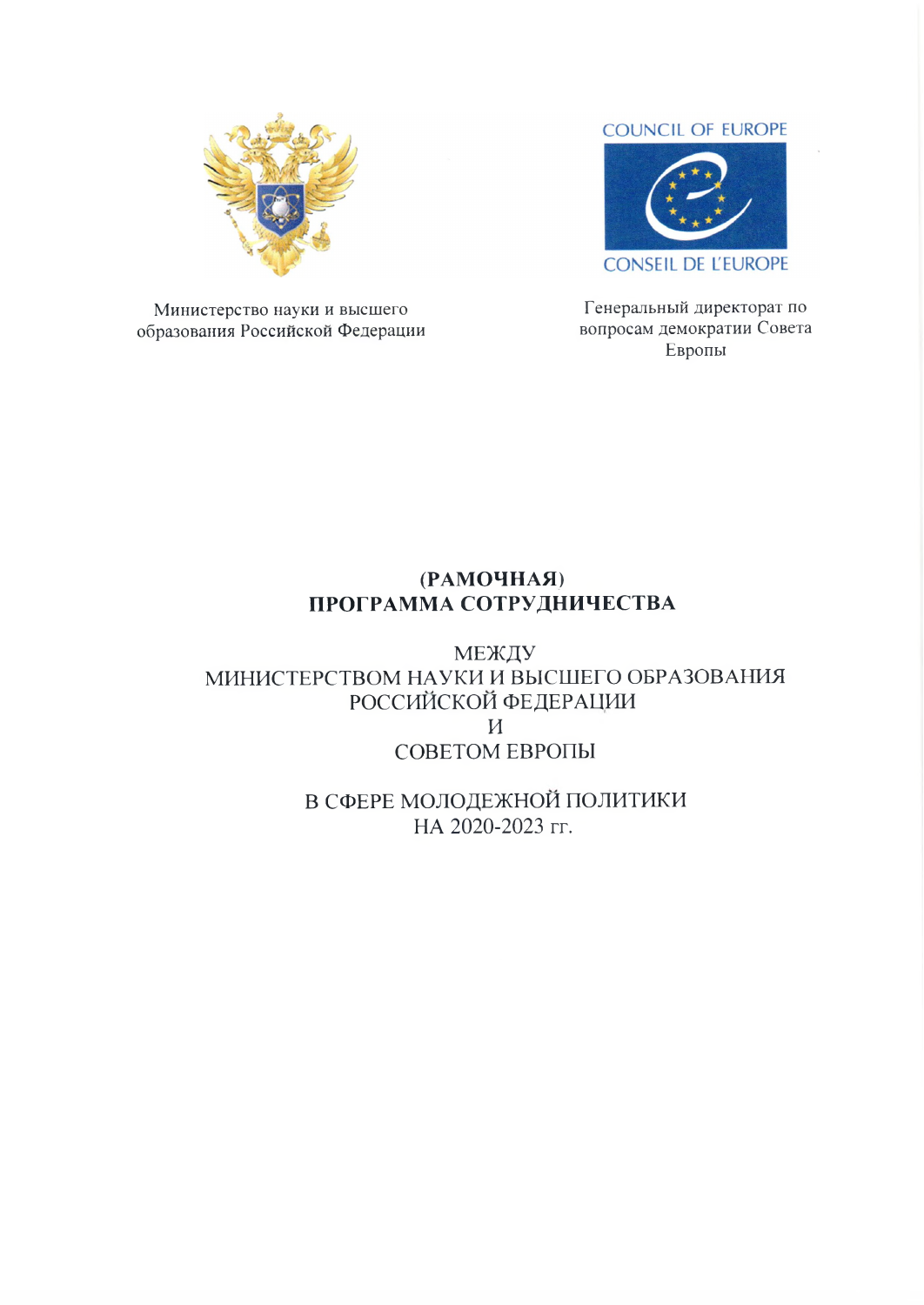### Введение

Министерство науки и высшего образования Российской Федерации (далее - Министерство) и Совет Европы (далее - СЕ), совместно именуемые Стороны,

приверженность общим подтверждая свою ценностям  $\mathbf{M}$ вновь принципам прав человека, демократии и верховенства права;

желая развивать существующие и будущие формы взаимовыгодного и равноправного сотрудничества между Российской Федерацией и СЕ в сфере молодежной политики;

учитывая опыт СЕ в молодежной сфере, а также его стандарты и инструменты;

принимая во внимание приоритеты и практику реализации молодежной политики Российской Федерации;

стремясь содействовать развитию молодежной политики и молодежной работы в Российской Федерации;

положительные результаты реализации внимание принимая **BO** Рамочных программ сотрудничества в сфере молодежной политики на 2006-2008 гг., 2008-2013 гг. и 2014-2019 гг.;

в соответствии со среднесрочной стратегией молодежного сектора СЕ до 2030 года, принятой Комитетом министров 22 января 2020 года;

ссылаясь на Рекомендации Комитета министров СЕ по вопросам, частности рекомендации молодежи,  $\mathbf{B}$ на касающимся о доступе молодежи из неблагополучных районов к социальным правам [CM/Rec(2015)3], о доступе молодежи к правам [CM/Rec(2016)7], о молодежной работе [CM/Rec(2017)4], о поддержке молодых беженцев в период перехода к взрослой жизни [СМ/Rec(2019)4] и Хартию о воспитании демократической гражданственности и образовании в области прав человека [CM/Rec(2010)7];

стремясь активизировать сотрудничество и обеспечить коммуникацию и координацию действий по вопросам, представляющим взаимный интерес;

принимая во внимание принципы и роль системы совместного управления молодежного сектора СЕ;

принимая во внимание правовое регулирование Российской Федерации и нормы СЕ, регулирующие деятельность в области молодежной политики;

учреждении новой Рамочной программы решение об принимая укрепления сотрудничества Программа) целях (далее  $\, {\bf B}$  $\overline{\phantom{m}}$ взаимодействия и диалога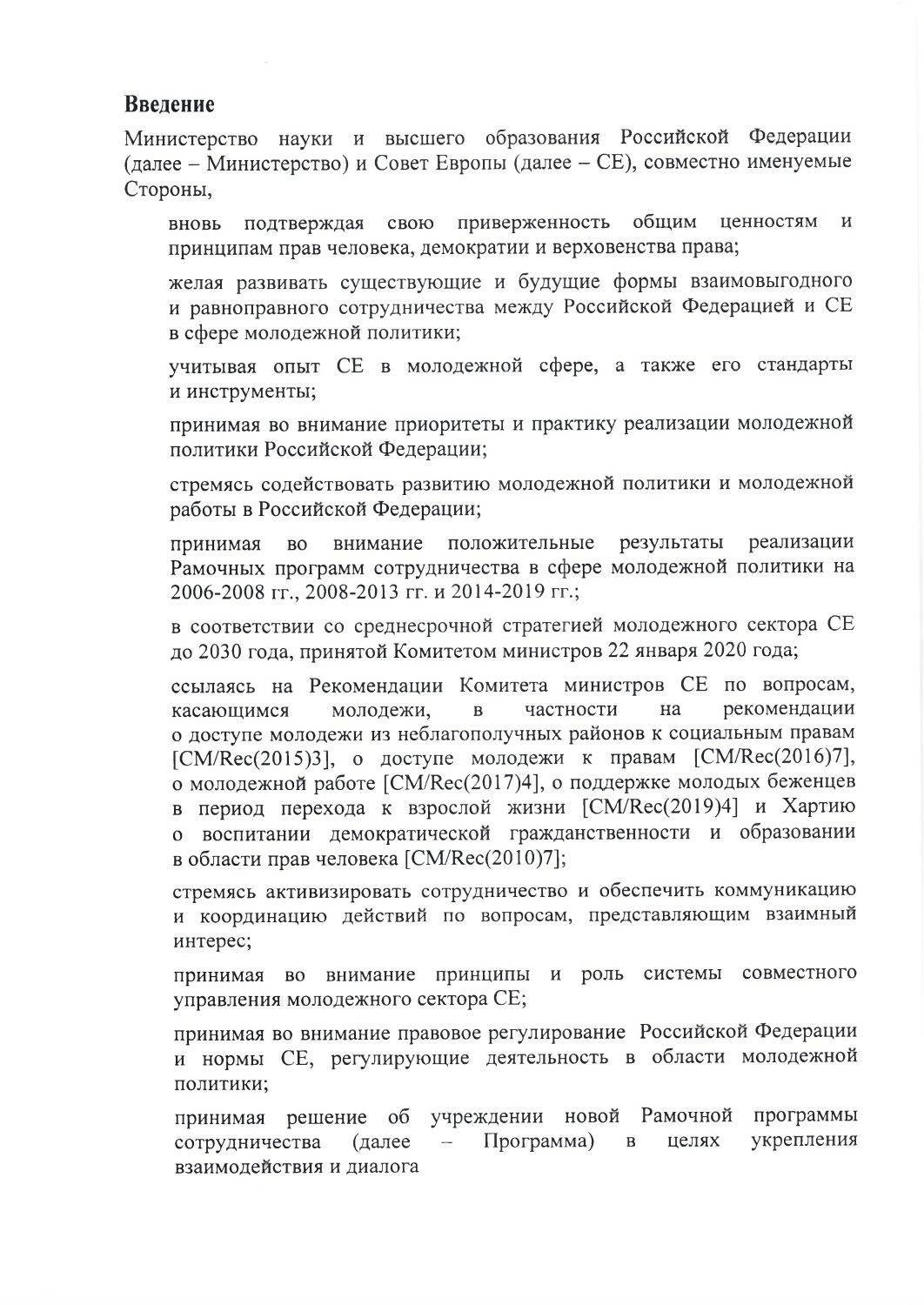Пришли к следующему пониманию:

### Статья 1. Цели и приоритетные направления сотрудничества

1.1. Программа направлена на содействие дальнейшему развитию молодежной политики Российской Федерации, сотрудничеству  $\mathbf{B}$ между **CE** и Российской Федерацией в сфере молодежной политики и участию Российской Федерации в деятельности молодежного сектора СЕ.

1.2. Данные цели будут достигаться путем создания благоприятных условий непосредственного участия молодежи, молодежных организаций ПЛЯ и специалистов по работе с молодежью, а также для развития молодых людей, их самореализации и формирования демократической гражданственности.

1.3. Стороны будут осуществлять сотрудничество в целях достижения прогресса в следующих направлениях:

- а) развитие и активная поддержка качественной молодежной работы в рамках реализации молодежной политики на федеральном, региональном и местном уровнях;
- b) разработка мероприятий по подготовке кадров и развитие компетенций молодежных работников и молодежных лидеров;
- взаимодействия между представителями с) развитие молодежных неправительственных организаций и органов власти, ответственных за реализацию молодежной политики на федеральном, региональном и местном уровнях;
- d) ознакомление молодежи с возможностями получения образования в области прав человека в соответствии с общепризнанными **CE** международными стандартами, a также подходами в молодежной сфере;
- е) содействие формированию и развитию у молодежи активной гражданской позиции и повышению уровня участия молодежи в процессах принятия общественно значимых решений;
- f) поощрение образования и повышение осведомленности, позволяющие молодым людям получить доступ к правам и взять на себя ответственность:
- g) развитие межкультурного диалога, включая его религиозное измерение, межнационального единства и социальной сплоченности молодежи в обществе:
- h) повышение качества мероприятий, проводимых в молодежной сфере;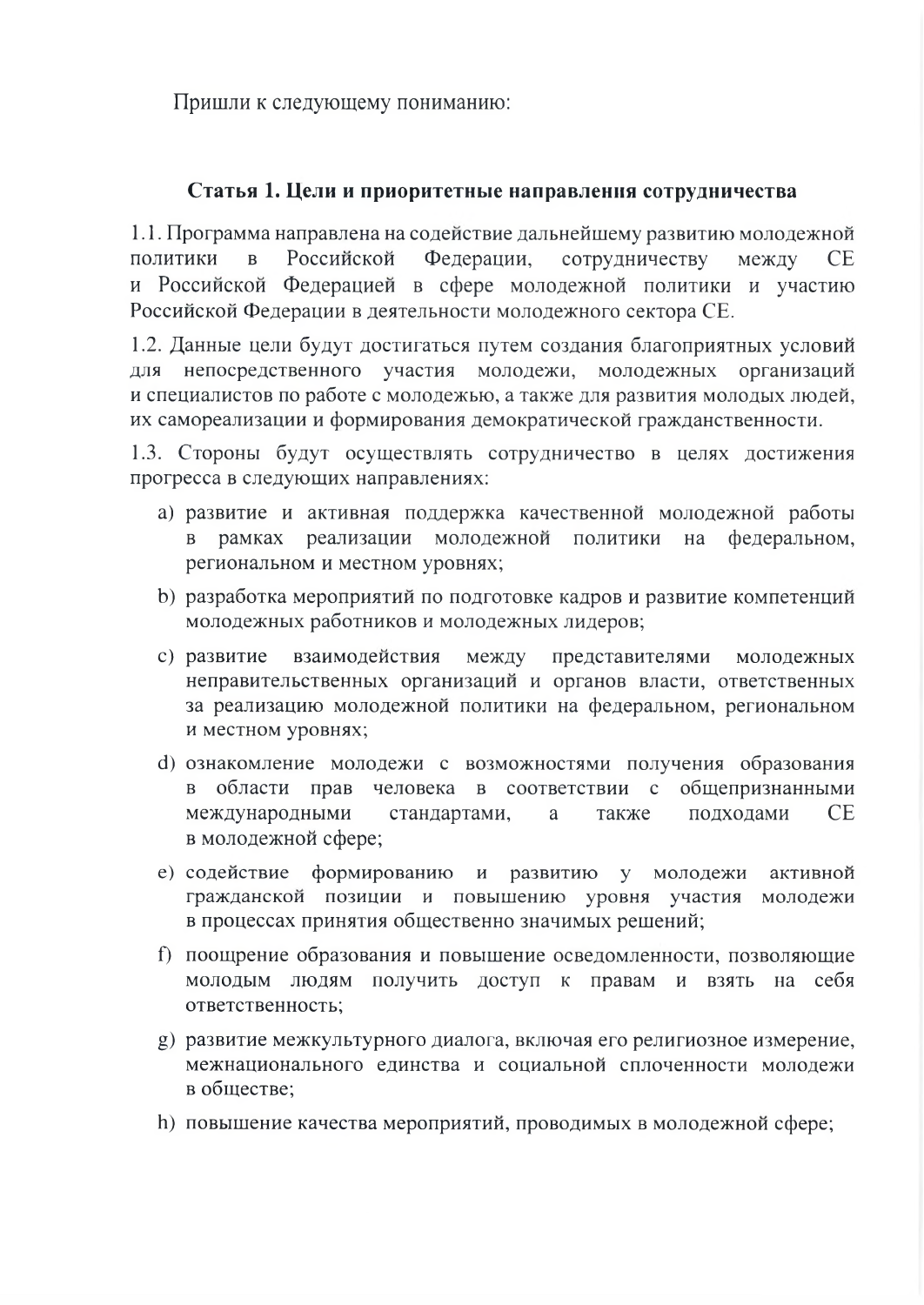- направленных изучение і) поддержка молодежных проектов, на и продвижение среди молодежи Европы русского языка и других европейских языков в Российской Федерации;
- ј) сближение подходов к мероприятиям по сохранению исторической памяти, проводимых с молодыми людьми;
- k) расширение возможностей молодежных лидеров и активистов из Российской Федерации для участия в многосторонних мероприятиях и. в частности, ключевых мероприятиях молодежного сектора СЕ;
- 1) повышение эффективности действий обеих Сторон в совместном реагировании на текущие и будущие вызовы и вопросы, связанные с жизнью молодых людей в Европе;
- информационно-методических материалов m) изучение стандартов и **CE** ДЛЯ заинтересованных структур молодежного сектора и ведомств, ответственных за реализацию молодежной политики, организаций России. также леятельности <sub>a</sub> молодежных  $\overline{M}$ и возможностей Европейского молодежного фонда.

### Статья 2. Методы работы

2.1. Для подготовки и контроля за ходом реализации Плана действий (далее - План действий) Стороны формируют Управляющий комитет (лалее – Комитет).

2.2. Комитет готовит и принимает ежегодный План действий, который включает в себя совместные проекты и мероприятия на предстоящий период.

2.3. При необходимости, Комитет вносит изменения и дополнения в текущий План действий.

2.4. Комитет проводит оценку мероприятий Плана действий.

В рамках реализации Плана действий Стороны реализуют совместные приоритетными направлениями мероприятия  $\overline{B}$ соответствии  $\mathsf{C}$ сотрудничества, перечисленными в Статье 1 Программы.

2.5. Мероприятия Плана действий могут проходить в Российской Федерации, в других государствах-членах СЕ, а также в любой другой стране по согласованию Сторон.

### Статья 3. Принципы и виды мероприятий Плана действий

3.1. При разработке очередного Плана действий Стороны должны:

- а) развивать сотрудничество  $\mathbf{B}$ областях молодежной политики, представляющих взаимный интерес как для Российской Федерации, так и для СЕ;
- b) исходить из требований и инициатив обеих Сторон;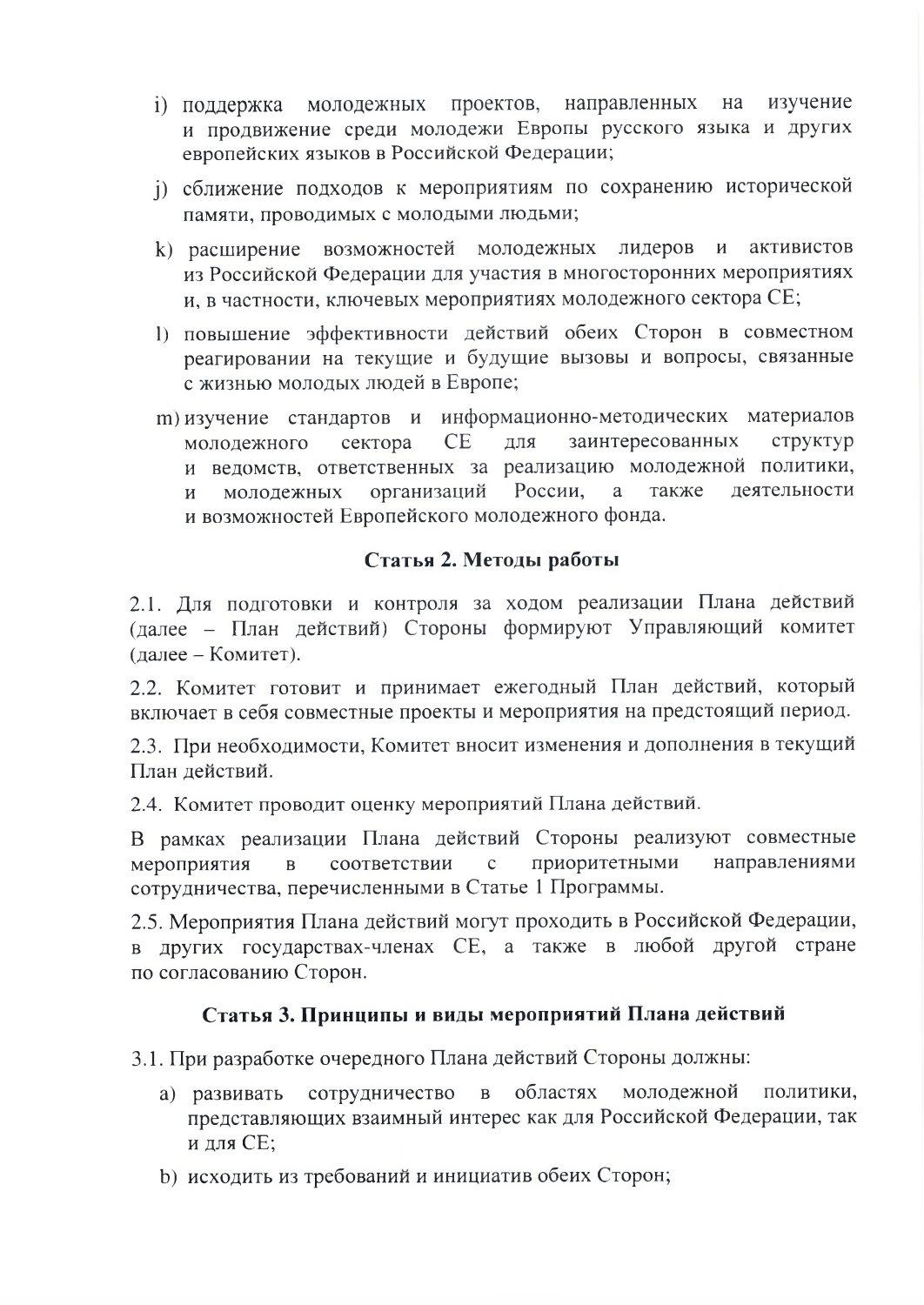- мероприятий, приоритетности принимая с) определять ПОРЯДОК во внимание специфику долгосрочных проектов и систематических мероприятий;
- d) учитывать финансовые ресурсы, доступные в пределах существующих бюлжетных возможностей обеих Сторон в соответствии со Статьей 5 Программы.
- 3.2. Стороны:
	- а) проводят совместные мероприятия по обмену опытом в области молодежной политики с привлечением экспертов обеих Сторон в сфере информационного обмена. молодежного законодательства, самоуправления и системы совместного управления;
	- b) организуют обмены, стажировки, тренинги, семинары, конференции, форумы и иные мероприятия в сфере молодежной политики и работы с молодежью;
	- с) проводят совместные мероприятия для представителей молодежных неправительственных организаций и органов государственной власти, местного самоуправления, ответственных также органов a за реализацию молодежной политики, для развития и укрепления партнерства между ними;
	- d) содействуют проведению научно-исследовательской работы, направленной на развитие инноваций и повышение эффективности молодежной политики;
	- е) поощряют участие российской молодежи, молодежных организаций, политических деятелей сферы молодежной политики и молодежных работников в многосторонних мероприятиях, проводимых молодежным сектором СЕ;
	- f) обмениваются информационно-методическими материалами в соответствии с приоритетами и тематикой мероприятий настоящей Программы, а также их распространение.

### Статья 4. Управление и принятие решений

4.1. Комитет состоит из представителей от каждой Стороны.

От Российской Федерации в состав Комитета входят представители Министерства науки и высшего образования Российской Федерации, Министерства иностранных дел Российской Федерации, Федерального агентства по делам молодежи и Национального Совета молодежных и детских объединений России.

От СЕ в состав Комитета входят представители Секретариата СЕ и Совместного совета по делам молодежи СЕ.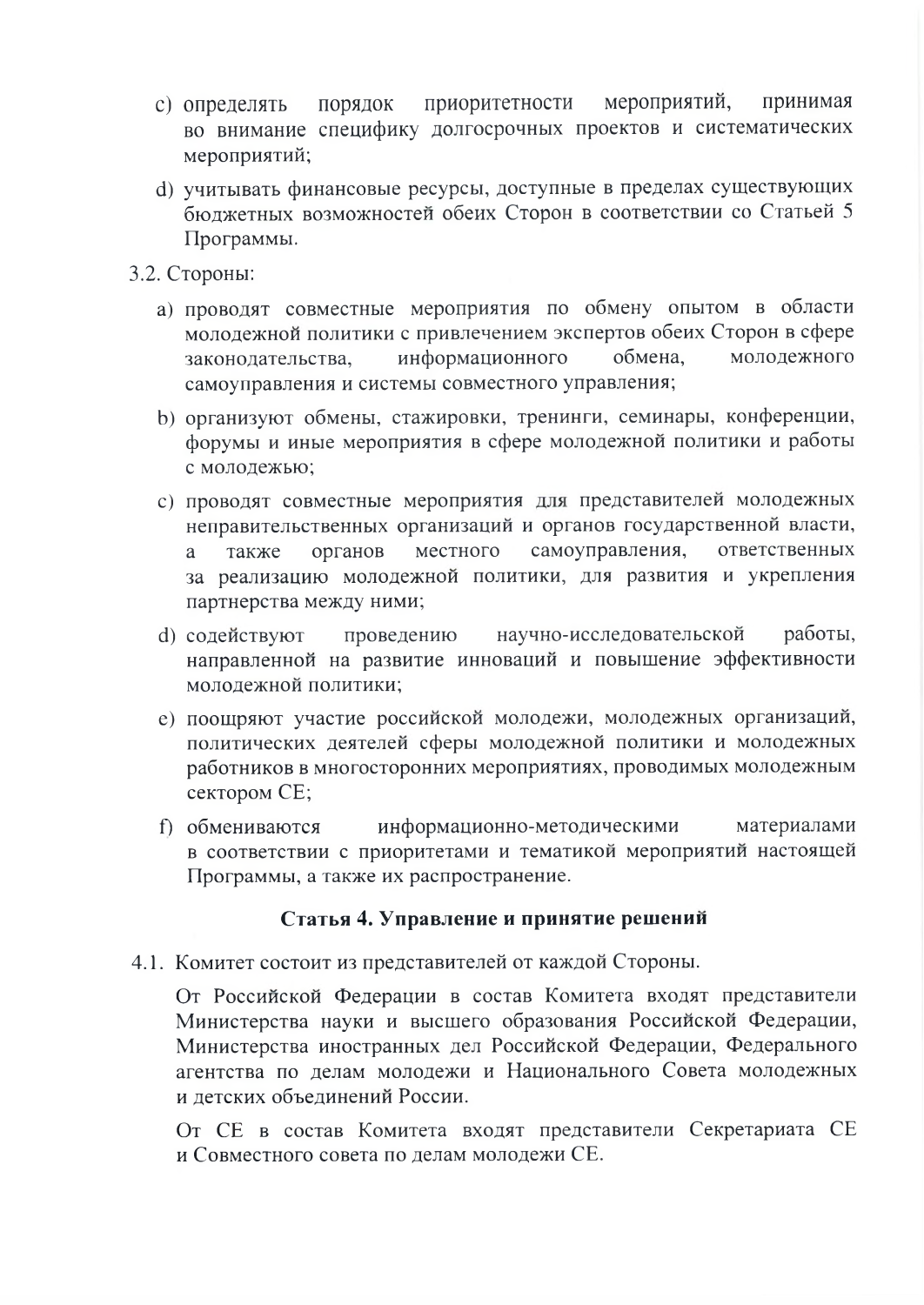По обоюдному решению Сторон для участия в отдельных заседаниях или обсуждениях могут приглашаться дополнительные участники.

4.2. В Комитете председательствуют поочередно представители Министерства и СЕ.

4.3. Все решения в рамках Комитета принимаются консенсусом.

4.4. Комитет проводит заседания не реже одного раза в год.

Комитета поочередно на территории  $4.5.$ Заседания проводятся Российской Федерации и в официальных помещениях СЕ во Франции или Венгрии, или в любой другой стране - по взаимному согласию Сторон.

# Статья 5. Источники финансировании

5.1. Каждая из Сторон финансирует проекты, исходя из наличия человеческих и финансовых ресурсов и руководствуясь законодательством Российской Федерации и нормами СЕ, а также его бюджетом и программами.

5.2. Каждая из Сторон самостоятельно управляет своими бюджетными и финансовыми ресурсами и распределяет их. Каждая из Сторон несет отдельную и индивидуальную ответственность за расходы и их возмещение, связанные с проведением мероприятий, за исключением случаев, когда Стороны договорились об ином.

5.3. Платежи, возмещение расходов и выплаты, производимые Сторонами или третьими лицами, осуществляются на основе контрактов, заключаемых в соответствии с правилами и положениями, применимыми к каждой из Сторон.

5.4. Каждая из Сторон может осуществлять независимый контроль над средствами, выделенными ею на мероприятия, реализуемые в рамках настоящей Программы.

5.5. Каждая из Сторон самостоятельно определяет валюту выполнения финансовых обязательств ПО проектам, реализуемым  $\mathbf B$ рамках соответствии  $\mathbf{C}$ законодательством настоящей Программы,  $\mathbf{B}$ Российской Федерации и нормами СЕ.

# Статья 6. Внесение изменений и прекращение действия

6.1. Изменения в настоящую Программу могут быть внесены в любое время по взаимному согласию Сторон. Любая поправка вступает в силу после того, как обе Стороны дали письменное согласие на внесение изменения.

6.2. Действие настоящей Программы может быть прекращено по взаимному согласию обеих Сторон.

6.3 Любая совместная деятельность, не завершенная к моменту прекращения действия настоящей Программы, может быть продолжена до окончательного